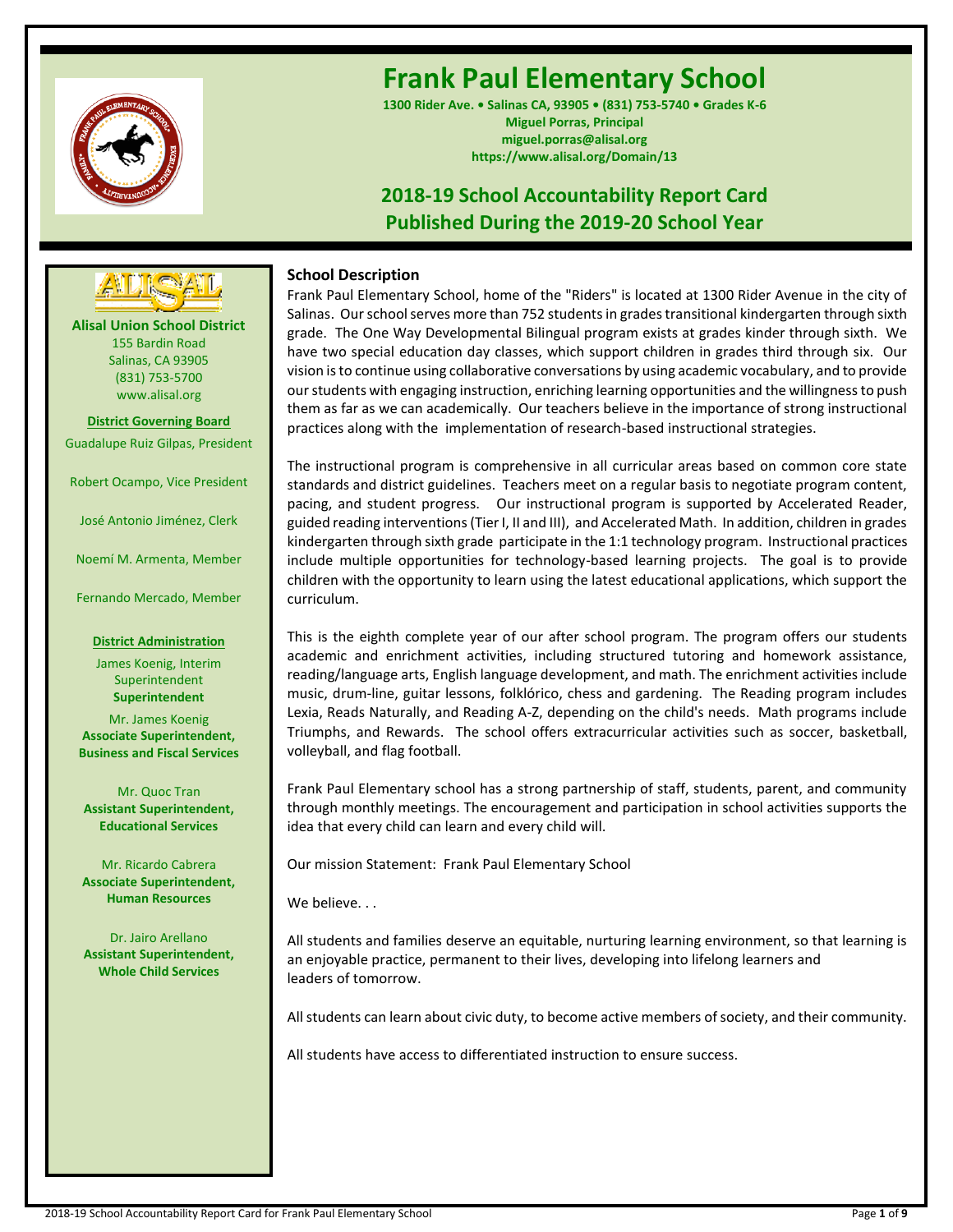## **About the SARC**

By February 1 of each year, every school in California is required by state law to publish a School Accountability Report Card (SARC). The SARC contains information about the condition and performance of each California public school. Under the Local Control Funding Formula (LCFF) all local educational agencies (LEAs) are required to prepare a Local Control and Accountability Plan (LCAP), which describes how they intend to meet annual school-specific goals for all pupils, with specific activities to address state and local priorities. Additionally, data reported in an LCAP is to be consistent with data reported in the SARC.

- For more information about SARC requirements, see the California Department of Education (CDE) SARC web page at [https://www.cde.ca.gov/ta/ac/sa/.](https://www.cde.ca.gov/ta/ac/sa/)
- For more information about the LCFF or LCAP, see the CDE LCFF web page at [https://www.cde.ca.gov/fg/aa/lc/.](https://www.cde.ca.gov/fg/aa/lc/)
- For additional information about the school, parents/guardians and community members should contact the school principal or the district office.

#### **2018-19 Student Enrollment by Grade Level**

| <b>Grade Level</b>      | <b>Number of Students</b> |
|-------------------------|---------------------------|
| Kindergarten            | 116                       |
| Grade 1                 | 112                       |
| Grade 2                 | 112                       |
| Grade 3                 | 99                        |
| Grade 4                 | 102                       |
| Grade 5                 | 136                       |
| Grade 6                 | 114                       |
| <b>Total Enrollment</b> | 791                       |

#### **2018-19 Student Enrollment by Group**

| Group                                  | <b>Percent of Total Enrollment</b> |
|----------------------------------------|------------------------------------|
| American Indian or Alaska Native       | 0.3                                |
| Asian                                  | 0.1                                |
| <b>Filipino</b>                        | 0.4                                |
| <b>Hispanic or Latino</b>              | 89.4                               |
| White                                  | 1.4                                |
| <b>Two or More Races</b>               | 0.1                                |
| <b>Socioeconomically Disadvantaged</b> | 98.1                               |
| <b>English Learners</b>                | 76.4                               |
| <b>Students with Disabilities</b>      | 9.2                                |
| <b>Homeless</b>                        | 10.5                               |

## **A. Conditions of Learning**

#### **State Priority: Basic**

The SARC provides the following information relevant to the State priority: Basic (Priority 1):

- Degree to which teachers are appropriately assigned and fully credentialed in the subject area and for the pupils they are teaching;
- Pupils have access to standards-aligned instructional materials; and School facilities are maintained in good repair

| Teacher Credentials for Frank Paul Elementary 17-18   18-19   19-20 |    |    |    |
|---------------------------------------------------------------------|----|----|----|
| <b>With Full Credential</b>                                         | 29 | 28 | 30 |
| Without Full Credential                                             |    |    |    |
| Teaching Outside Subject Area of Competence                         |    |    |    |

| <b>Teacher Credentials for Alisal Union School</b> | 17-18 18-19 | $19-20$ |
|----------------------------------------------------|-------------|---------|
| <b>With Full Credential</b>                        |             | 399     |
| <b>Without Full Credential</b>                     |             |         |
| Teaching Outside Subject Area of Competence        |             |         |

**Teacher Misassignments and Vacant Teacher Positions at Frank Paul Elementary School**

| <b>Indicator</b>                | $17 - 18$ | 18-19 | $19-20$ |
|---------------------------------|-----------|-------|---------|
| Teachers of English Learners    |           |       |         |
| Total Teacher Misassignments*   |           |       |         |
| <b>Vacant Teacher Positions</b> |           |       |         |

Note: "Misassignments" refers to the number of positions filled by teachers who lack legal authorization to teach that grade level, subject area, student group, etc.

\*Total Teacher Misassignments includes the number of Misassignments of Teachers of English Learners.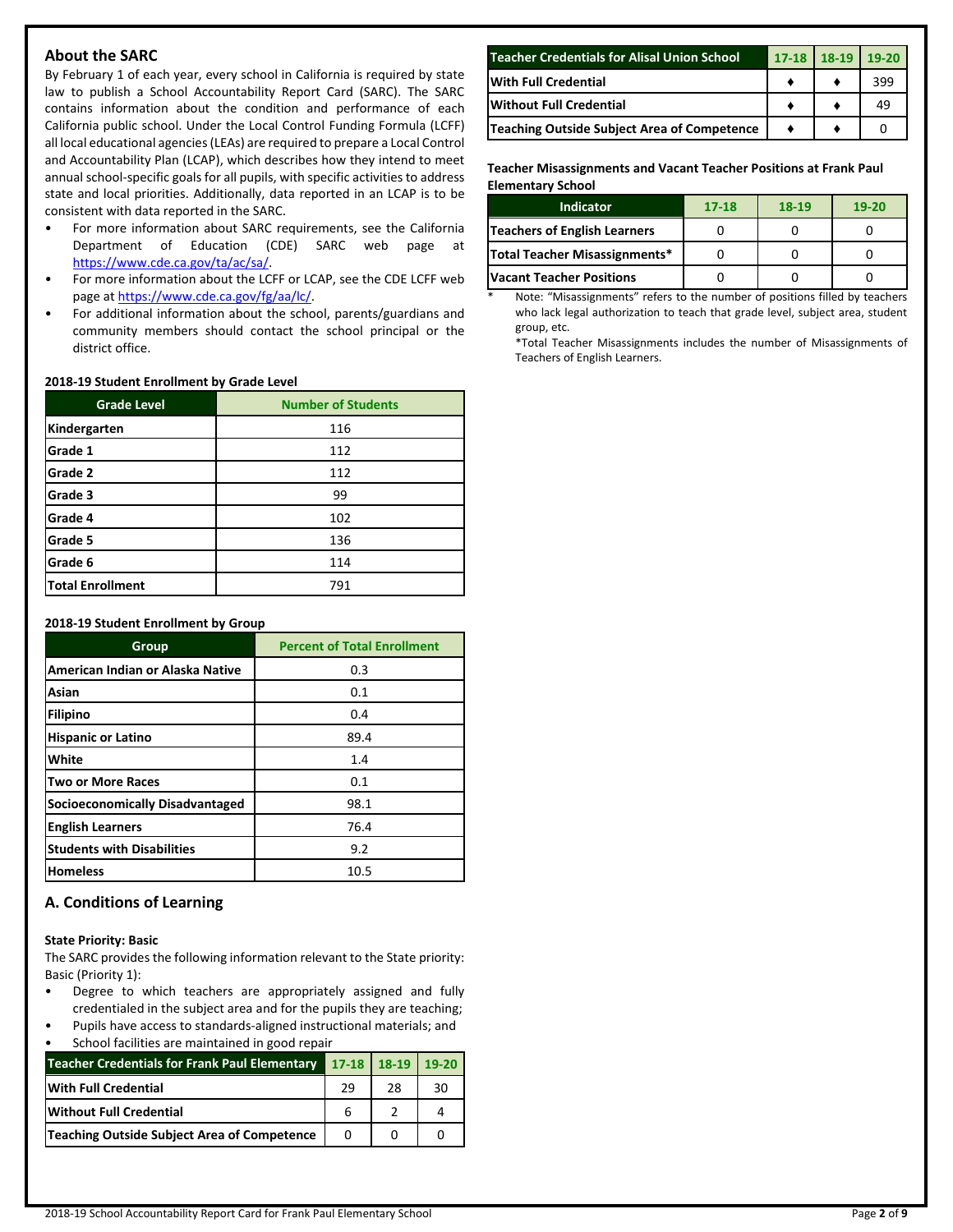## **Quality, Currency, Availability of Textbooks and Instructional Materials (School Year 2019-20)**

In order to meet requirements for common core state standards (CCSS), materials were updated as part of the 2018 adoption.

K-6 Wonders is used to teach all Language Arts standards. In K-6, teachers use Eureka Math.

## **Textbooks and Instructional Materials**

**Year and month in which data were collected: 2019**

| <b>Core Curriculum Area</b>         | <b>Textbooks and Instructional Materials/Year of Adoption</b>                                            |
|-------------------------------------|----------------------------------------------------------------------------------------------------------|
| <b>Reading/Language Arts</b>        | McMillan / McGraw-Hill, Wonders- K-3, Adopted 2017<br>McMillan / McGraw-Hill, Wonders- 4-6, Adopted 2018 |
|                                     | The textbooks listed are from most recent adoption:<br>Yes                                               |
|                                     | Percent of students lacking their own assigned textbook:<br>0                                            |
| <b>Mathematics</b>                  | Eureka Math, Adopted 2018                                                                                |
|                                     | The textbooks listed are from most recent adoption:<br><b>Yes</b>                                        |
|                                     | Percent of students lacking their own assigned textbook:<br>$\mathbf{0}$                                 |
| <b>Science</b>                      | Delta Foss- (Kinder-5th grades) - Adopted 2007<br>McGraw-Hill- (6th grade) - Adopted 2006                |
|                                     | The textbooks listed are from most recent adoption:<br>Yes                                               |
|                                     | Percent of students lacking their own assigned textbook: 0                                               |
| <b>History-Social Science</b>       | McGraw Hill, Imapact / Impacto, 4th-6th Grades - Adopted May 2019<br>McGraw-Hill, Vistas - Adopted 2006  |
|                                     | The textbooks listed are from most recent adoption:<br>Yes                                               |
|                                     | Percent of students lacking their own assigned textbook: 0                                               |
| <b>Foreign Language</b>             | Not applicable                                                                                           |
|                                     | The textbooks listed are from most recent adoption:<br>No                                                |
|                                     | Percent of students lacking their own assigned textbook:<br>0                                            |
| <b>Health</b>                       | Not applicable                                                                                           |
|                                     | The textbooks listed are from most recent adoption:<br>No                                                |
|                                     | Percent of students lacking their own assigned textbook:<br>0                                            |
| <b>Visual and Performing Arts</b>   | Not applicable                                                                                           |
|                                     | The textbooks listed are from most recent adoption:<br>No                                                |
|                                     | Percent of students lacking their own assigned textbook: 0                                               |
| <b>Science Laboratory Equipment</b> | Not applicable                                                                                           |
|                                     | The textbooks listed are from most recent adoption:<br>No                                                |
|                                     | Percent of students lacking their own assigned textbook: 0                                               |

Note: Cells with N/A values do not require data.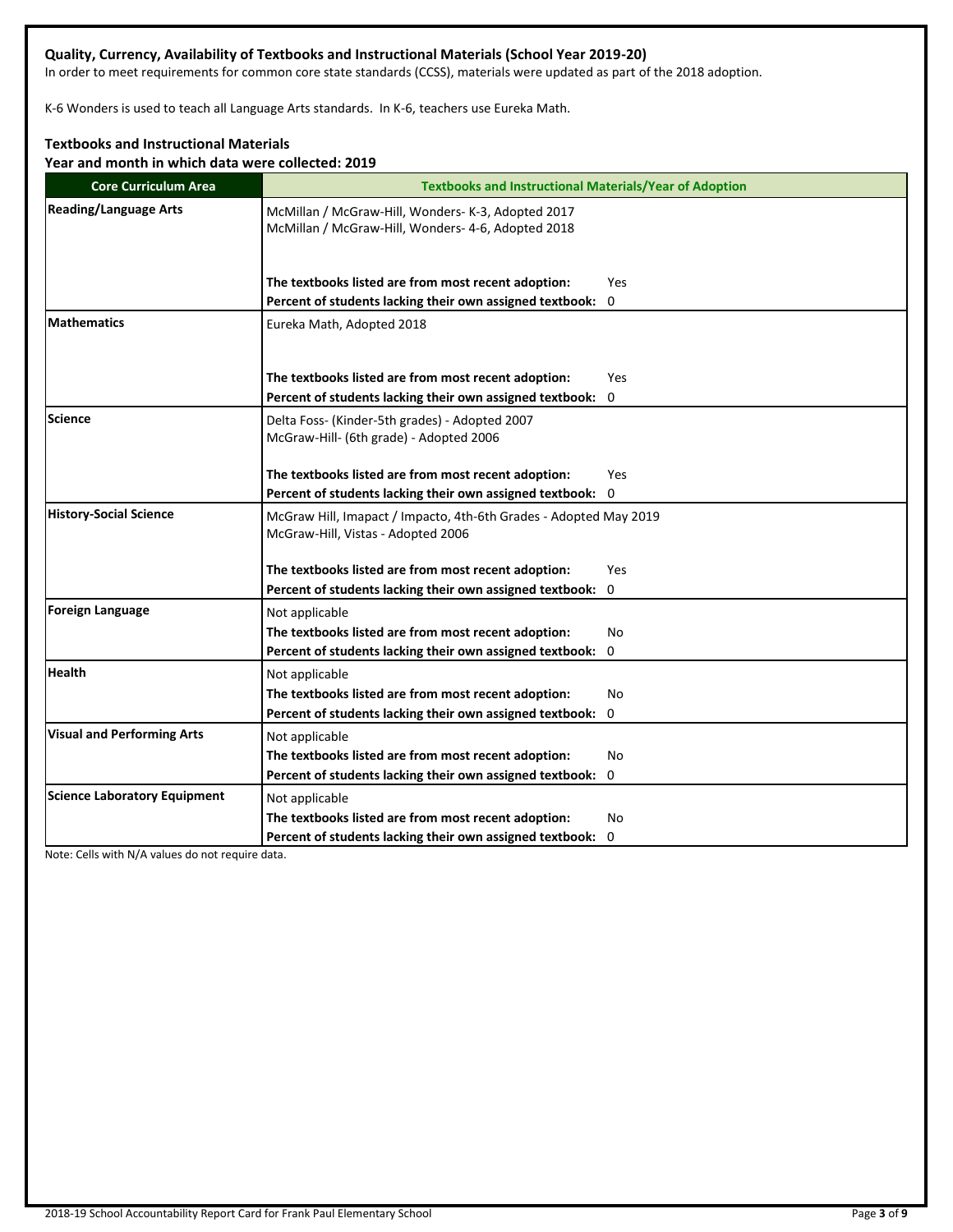## **School Facility Conditions and Planned Improvements (Most Recent Year)**

Frank Paul School provides a safe and clean environment for learning. Our custodial staff consists of a lead day custodian and two evening custodians. Each classroom, restroom, and office is cleaned daily. District personnel maintain landscaping and provide other operational services. If the need arises, a work order is placed and repairs are made.

Frank Paul is a 30-year-old modular school, with an additional 10 rooms added two years ago. The school consists of 33 regular classrooms and four preschool classrooms, one of which is an outside facility, which rents out the space. Our school has only three permanent buildings: our multipurpose room and two classrooms. Our multipurpose room serves as our cafeteria and events center. In case of inclement weather we use our satellite cafeteria to help manage the number of children out a the same time.

## **School Facility Good Repair Status (Most Recent Year) Year and month in which data were collected: August, 2019**

| <b>System Inspected</b>                                                   | <b>Repair Status</b> | <b>Repair Needed and</b><br><b>Action Taken or Planned</b> |
|---------------------------------------------------------------------------|----------------------|------------------------------------------------------------|
| Systems:<br>Gas Leaks, Mechanical/HVAC, Sewer                             | Good                 |                                                            |
| Interior:<br><b>Interior Surfaces</b>                                     | Good                 |                                                            |
| <b>Cleanliness:</b><br>Overall Cleanliness, Pest/Vermin Infestation       | Good                 |                                                            |
| Electrical:<br>Electrical                                                 | Good                 |                                                            |
| <b>Restrooms/Fountains:</b><br>Restrooms, Sinks/ Fountains                | Good                 |                                                            |
| Safety:<br>Fire Safety, Hazardous Materials                               | Good                 |                                                            |
| Structural:<br>Structural Damage, Roofs                                   | Good                 |                                                            |
| <b>External:</b><br>Playground/School Grounds, Windows/Doors/Gates/Fences | Good                 |                                                            |
| <b>Overall Rating</b>                                                     | <b>Exemplary</b>     |                                                            |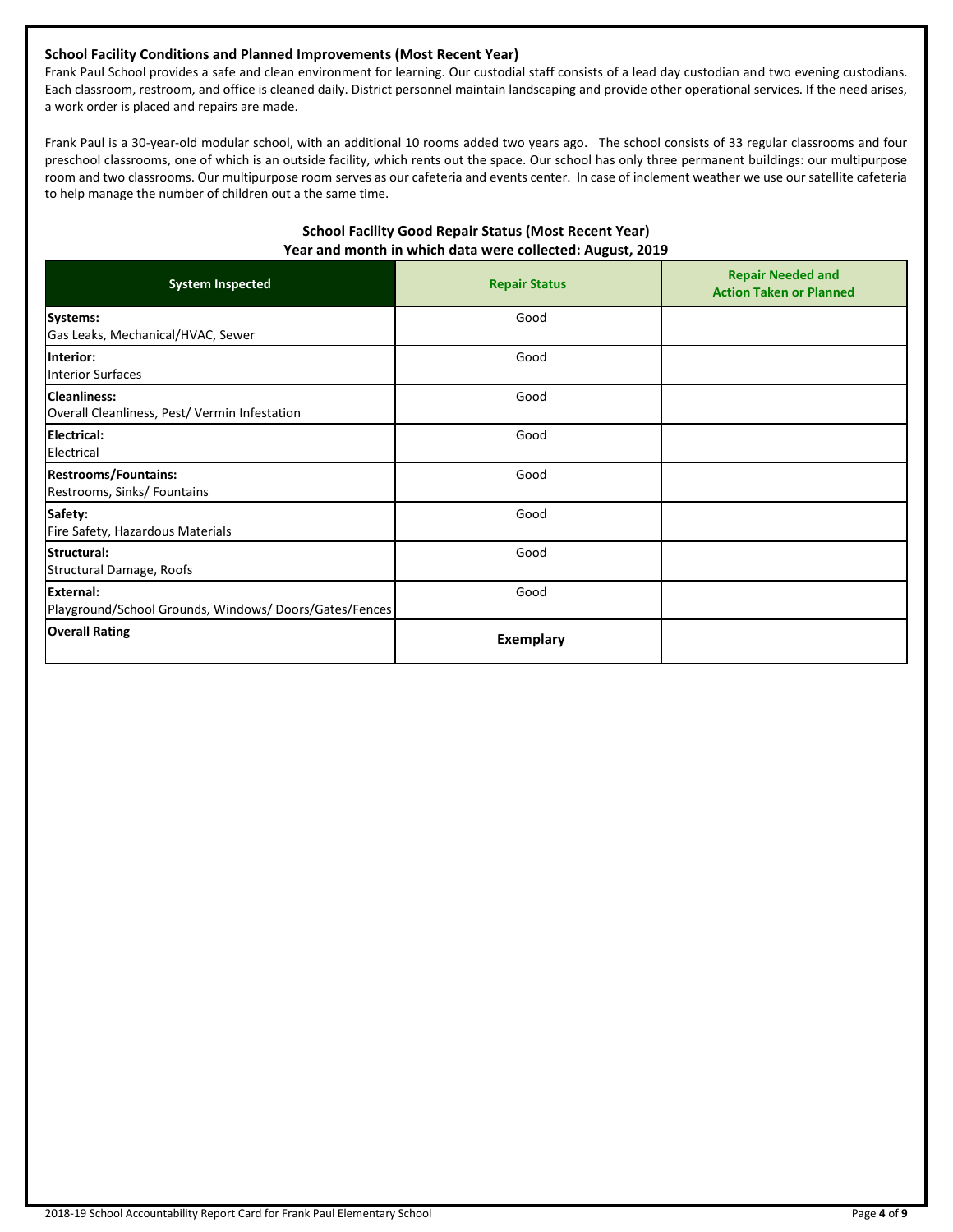## **B. Pupil Outcomes**

#### **State Priority: Pupil Achievement**

The SARC provides the following information relevant to the State priority: Pupil Achievement (Priority 4):

- **Statewide assessments** (i.e., California Assessment of Student Performance and Progress [CAASPP] System, which includes the Smarter Balanced Summative Assessments for students in the general education population and the California Alternate Assessments [CAAs] for English language arts/literacy [ELA] and mathematics given in grades three through eight and grade eleven. Only eligible students may participate in the administration of the CAAs. CAAs items are aligned with alternate achievement standards, which are linked with the Common Core State Standards [CCSS] for students with the most significant cognitive disabilities); and
- The percentage of students who have successfully completed courses that satisfy the requirements for entrance to the University of California and the California State University, or career technical education sequences or programs of study

## **CAASPP Test Results in ELA and Mathematics for All Students Grades Three through Eight and Grade Eleven**

**Percentage of Students Meeting or Exceeding the State Standard**

| <b>Subject</b> | <b>School</b><br>$17 - 18$ | <b>School</b><br>18-19 | <b>District</b><br>$17 - 18$ | <b>District</b><br>18-19 | <b>State</b><br>$17 - 18$ | <b>State</b><br>18-19 |
|----------------|----------------------------|------------------------|------------------------------|--------------------------|---------------------------|-----------------------|
| <b>IELA</b>    | 25                         | 31                     | 32                           | 36                       | 50                        | 50                    |
| <b>Math</b>    | 18                         | 27                     | 23                           | 28                       | 38                        | 39                    |

Note: Percentages are not calculated when the number of students tested is ten or less, either because the number of students in this category is too small for statistical accuracy or to protect student privacy.

Note: ELA and mathematics test results include the Smarter Balanced Summative Assessment and the CAA. The "Percent Met or Exceeded" is calculated by taking the total number of students who met or exceeded the standard on the Smarter Balanced Summative Assessment plus the total number of students who met the standard (i.e., achieved Level 3–Alternate) on the CAAs divided by the total number of students who participated in both assessments.

#### **School Year 2018-19 CAASPP Assessment Results - English Language Arts (ELA) Disaggregated by Student Groups, Grades Three through Eight and Eleven**

| . .<br>$\cdot$ $\cdot$<br><b>Student Group</b>       | <b>Total</b><br><b>Enrollment</b> | <b>Number</b><br><b>Tested</b> | <b>Percent</b><br><b>Tested</b> | <b>Percent</b><br><b>Met or Exceeded</b> |
|------------------------------------------------------|-----------------------------------|--------------------------------|---------------------------------|------------------------------------------|
| <b>All Students</b>                                  | 440                               | 439                            | 99.77                           | 31.21                                    |
| Male                                                 | 226                               | 225                            | 99.56                           | 24.44                                    |
| Female                                               | 214                               | 214                            | 100.00                          | 38.32                                    |
| American Indian or Alaska Native                     | --                                | --                             | --                              | $- -$                                    |
| <b>Filipino</b>                                      | --                                | $- -$                          | --                              | --                                       |
| <b>Hispanic or Latino</b>                            | 401                               | 401                            | 100.00                          | 32.17                                    |
| White                                                | --                                | --                             |                                 | --                                       |
| <b>Socioeconomically Disadvantaged</b>               | 429                               | 428                            | 99.77                           | 30.61                                    |
| <b>English Learners</b>                              | 403                               | 402                            | 99.75                           | 30.85                                    |
| <b>Students with Disabilities</b>                    | 63                                | 63                             | 100.00                          | 4.76                                     |
| <b>Students Receiving Migrant Education Services</b> | 23                                | 23                             | 100.00                          | 30.43                                    |
| <b>Homeless</b>                                      | 36                                | 36                             | 100.00                          | 0.00                                     |

Note: ELA test results include the Smarter Balanced Summative Assessment and the CAA. The "Percent Met or Exceeded" is calculated by taking the total number of students who met or exceeded the standard on the Smarter Balanced Summative Assessment plus the total number of students who met the standard (i.e., achieved Level 3–Alternate) on the CAAs divided by the total number of students who participated in both assessments.

## **CAASPP Test Results in Science for All Students Grades Five, Eight, and Ten**

#### **Percentage of Students Meeting or Exceeding the State Standard**

| <b>Subject</b>   | <b>School</b> | <b>School</b> | <b>District</b> | <b>District</b> | <b>State</b> | <b>State</b> |
|------------------|---------------|---------------|-----------------|-----------------|--------------|--------------|
|                  | $17 - 18$     | $18 - 19$     | $17 - 18$       | 18-19           | $17 - 18$    | 18-19        |
| <b>Science</b> I | N/A           | N/A           | N/A             | N/A             | N/A          | N/A          |

Note: Cells with N/A values do not require data.

Note: This is a placeholder for the California Science Test (CAST) which was administered operationally during the 2018-19 school year. However, these data are not available for inclusion in the 2018-19 SARC posting due February 1, 2020. These data will be included in the 2019-20 SARC posting due February 1, 2021.

#### **State Priority: Other Pupil Outcomes**

The SARC provides the following information relevant to the State priority: Other Pupil Outcomes (Priority 8):

• Pupil outcomes in the subject area of physical education

#### **2018-19 Percent of Students Meeting Fitness Standards**

| Grade<br>Level | 4 of 6 | $5$ of 6 | 6 of 6 |
|----------------|--------|----------|--------|
|                | 14.4   | 13.6     | 9.1    |

Note: Percentages are not calculated and double dashes (--) appear in the table when the number of students tested is ten or less, either because the number of students in this category is too small for statistical accuracy or to protect student privacy.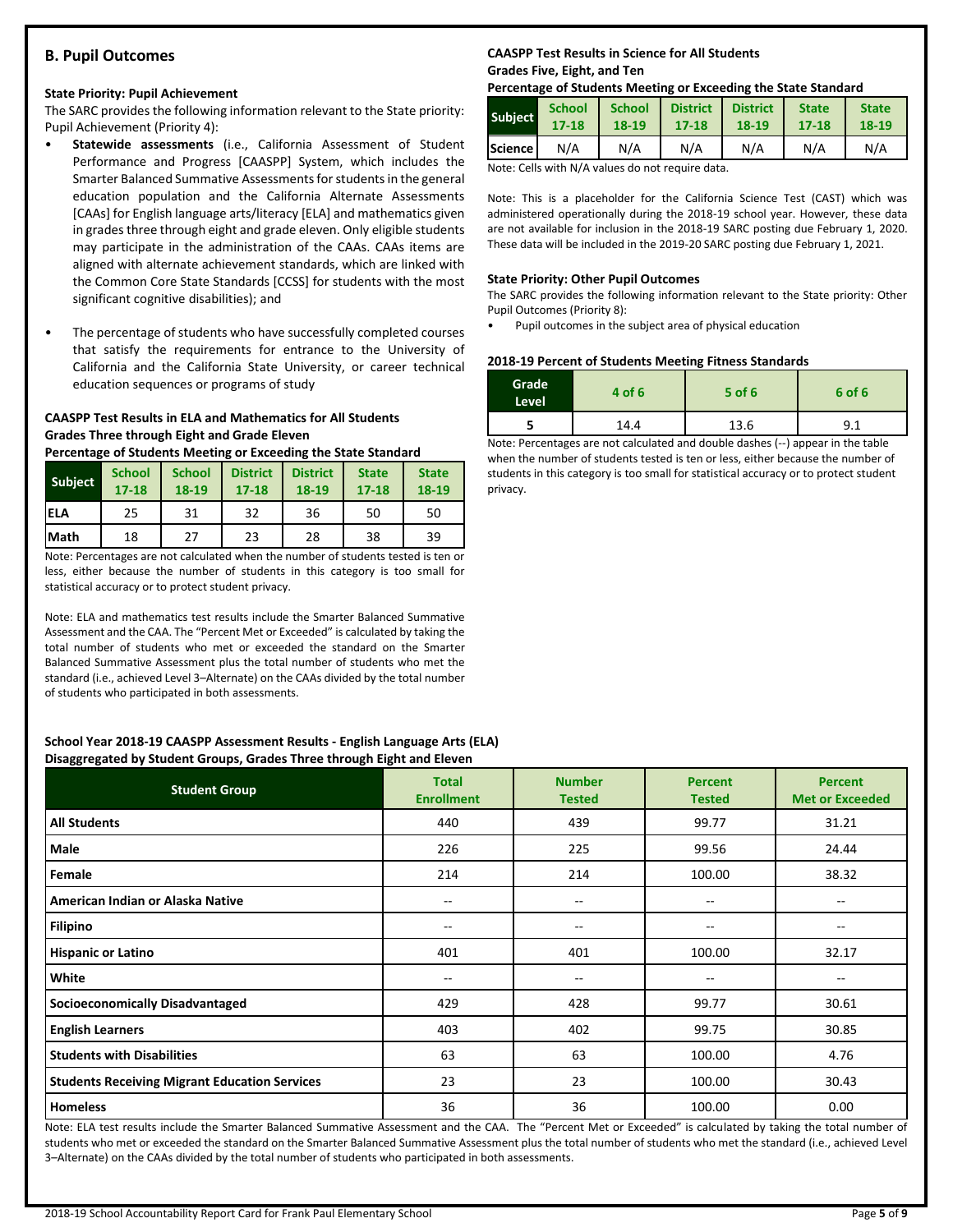Note: Double dashes (--) appear in the table when the number of students is ten or less, either because the number of students in this category is too small for statistical accuracy or to protect student privacy.

Note: The number of students tested includes all students who participated in the test whether they received a score or not; however, the number of students tested is not the number that was used to calculate the achievement level percentages. The achievement level percentages are calculated using only students who received scores.

## **School Year 2018-19 CAASPP Assessment Results - Mathematics**

**Disaggregated by Student Groups, Grades Three through Eight and Eleven**

| <b>Student Group</b>                                 | <b>Total</b><br><b>Enrollment</b> | <b>Number</b><br><b>Tested</b> | <b>Percent</b><br><b>Tested</b> | <b>Percent</b><br><b>Met or Exceeded</b> |
|------------------------------------------------------|-----------------------------------|--------------------------------|---------------------------------|------------------------------------------|
| <b>All Students</b>                                  | 440                               | 440                            | 100.00                          | 27.27                                    |
| <b>Male</b>                                          | 226                               | 226                            | 100.00                          | 26.11                                    |
| Female                                               | 214                               | 214                            | 100.00                          | 28.50                                    |
| American Indian or Alaska Native                     | --                                | --                             | --                              | --                                       |
| <b>Filipino</b>                                      | $- -$                             | --                             | $-$                             | --                                       |
| <b>Hispanic or Latino</b>                            | 401                               | 401                            | 100.00                          | 27.18                                    |
| White                                                | --                                | --                             | $-$                             | --                                       |
| <b>Socioeconomically Disadvantaged</b>               | 429                               | 429                            | 100.00                          | 27.04                                    |
| <b>English Learners</b>                              | 403                               | 403                            | 100.00                          | 27.30                                    |
| <b>Students with Disabilities</b>                    | 63                                | 63                             | 100.00                          | 4.76                                     |
| <b>Students Receiving Migrant Education Services</b> | 23                                | 23                             | 100.00                          | 17.39                                    |
| <b>Homeless</b>                                      | 36                                | 36                             | 100.00                          | 0.00                                     |

Note: Mathematics test results include the Smarter Balanced Summative Assessment and the CAA. The "Percent Met or Exceeded" is calculated by taking the total number of students who met or exceeded the standard on the Smarter Balanced Summative Assessment plus the total number of students who met the standard (i.e., achieved Level 3–Alternate) on the CAAs divided by the total number of students who participated in both assessments.

Note: Double dashes (--) appear in the table when the number of students is ten or less, either because the number of students in this category is too small for statistical accuracy or to protect student privacy.

Note: The number of students tested includes all students who participated in the test whether they received a score or not; however, the number of students tested is not the number that was used to calculate the achievement level percentages. The achievement level percentages are calculated using only students who received scores.

## **C. Engagement**

#### **State Priority: Parental Involvement**

- The SARC provides the following information relevant to the State priority: Parental Involvement (Priority 3):
- Efforts the school district makes to seek parent input in making decisions for the school district and each school site

#### **Opportunities for Parental Involvement (School Year 2019-20)**

Frank Paul encourages our parents to participate in several organizations and activities. There are a variety of opportunities for parent involvement depending on their interests. Throughout the 2018-19 school year, three stakeholders meetings were calendared to make sure parent ideas were heard by the Alisal Union School District. Along with these stakeholders meetings, School Site Council, and the assistance of administration, financial decisions were carefully calculated for all students. Meetings bring community organizations on campus to talk about services and provide them as needed. The English Language Advisory Committee (ELAC), which works alongside our School Site Council, discusses issues pertinent to English Learners and makes decisions accordingly. District English Learner Advisory Committee (DELAC) members represent our English Learner issues at the district level and update our members at our site. After school enrichment program tutorials provide ideas and activities that parents can use to help their children at home. For parent involvement opportunities at Frank Paul Elementary School, please contact the principal, Mr. Miguel Porras at (831) 753-5740.

#### **State Priority: School Climate**

The SARC provides the following information relevant to the State priority: School Climate (Priority 6):

- Pupil suspension rates;
- Pupil expulsion rates; and
- Other local measures on the sense of safety.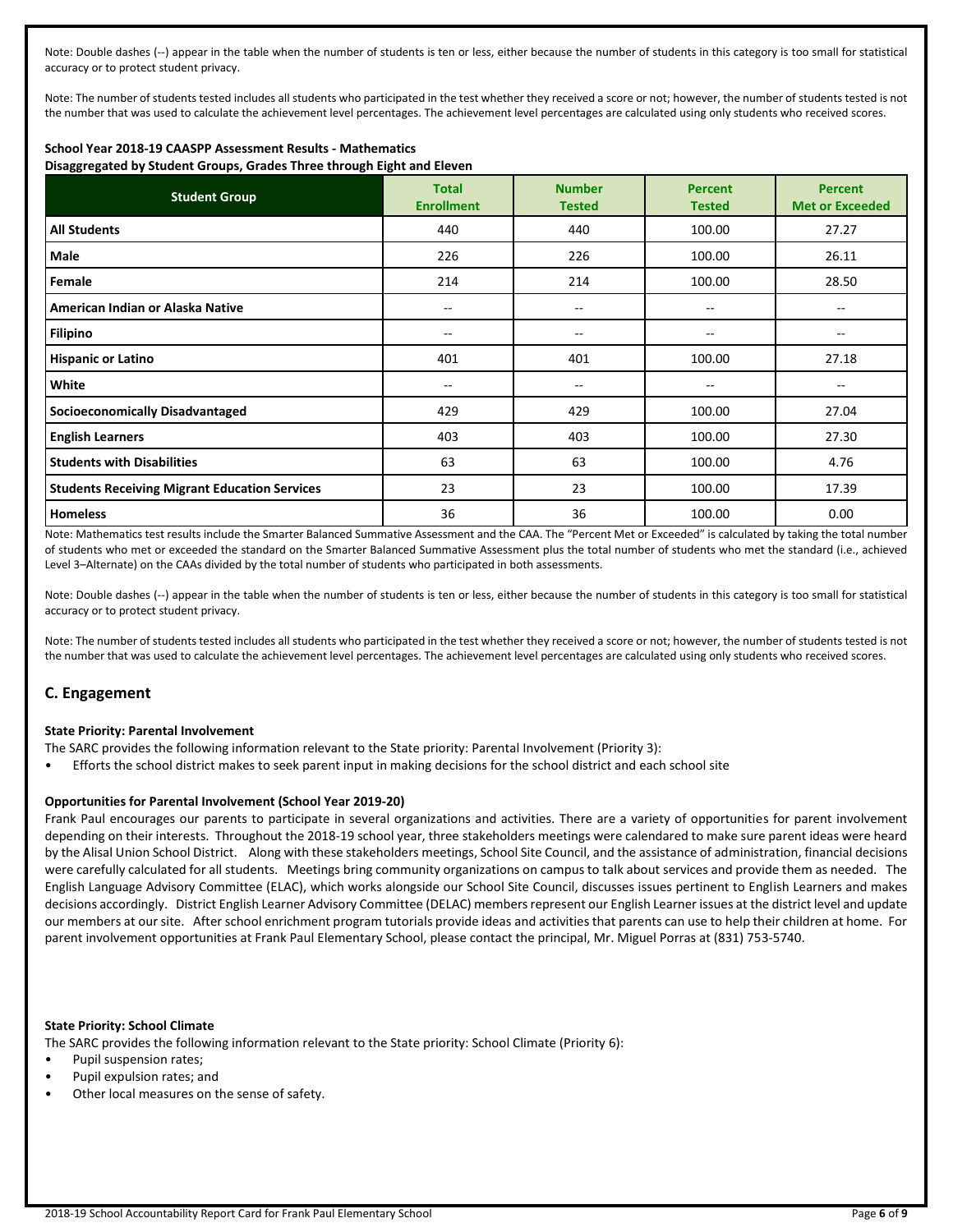## **School Safety Plan**

Maintaining a safe and orderly campus is our main concern. Staff members monitor the school grounds before and after school, at recess, and at lunch time. Teachers regularly review the rules for safe and responsible behavior and are active in making changes, which keep our students and staff prepared and safe. Visitors must enter the school through the main office, sign in, and receive a visitor's badge. This helps us account for all in the event of an emergency.

Our School Safety Plan is revised annually as was the case this year. The plan includes procedures for emergencies, exit routes, roles and responsibilities for staff members, and inventories of emergency supplies. We share the plan with all staff members at staff meetings. In addition, the school site council helps with revisions and approval. Students and staff practice fire and earthquake drills four times a year and lock-down procedures twice a year. In addition, we hold annual emergency preparedness training for staff, as needed. ALICE ( Alert Lockdown Inform Counter Evacuate ) trainings have trained administrators, students, and parents. These trainings are ongoing and make sure that our school remains a safe heaven for all students who enter our doors. Safety for all, continues to be one of our primary concerns!

| Suspensions and Expulsions for the School | 2016-17 | 2017-18      | 2018-19 |
|-------------------------------------------|---------|--------------|---------|
| <b>Suspensions Rate</b>                   | 0.0     | . . <u>.</u> | 0.4     |
| <b>Expulsions Rate</b>                    | 0.0     | u.u          | 0.0     |

| <b>Suspensions and Expulsions for the District</b> | 2016-17 | 2017-18 | 2018-19 |
|----------------------------------------------------|---------|---------|---------|
| <b>Suspensions Rate</b>                            | U. .    | ن.      | ᆠᆞᆠ     |
| <b>Expulsions Rate</b>                             | 0.0     | 0.C     | 0.0     |

| Suspensions and Expulsions for the State | 2016-17 | 2017-18 | 2018-19 |
|------------------------------------------|---------|---------|---------|
| <b>Suspensions Rate</b>                  | 3.C     | ---     |         |
| <b>Expulsions Rate</b>                   | U.I     | U.I     | v.⊥     |

## **D. Other SARC Information**

The information in this section is required to be in the SARC but is not included in the state priorities for LCFF.

## **Ratio of Academic Counselors to Pupils (School Year 2018-19)**

| <b>Title</b>                                                                                                         | Ratio                             |
|----------------------------------------------------------------------------------------------------------------------|-----------------------------------|
| <b>Academic Counselor*</b><br>nuu                                                                                    |                                   |
| $-$<br>$\sim$ $\sim$ $\sim$ $\sim$ $\sim$<br>.<br>$   -$<br>$\sim$<br>.<br>___<br>$\cdot$ $ \cdot$<br>____<br>$\sim$ | $\sim$ $\sim$ $\sim$ $\sim$<br>__ |

One Full Time Equivalent (FTE) equals one staff member working full time; one FTE could also represent two staff members who each work 50 percent of full time.

## **Student Support Services Staff (School Year 2018-19)**

| <b>Title</b>                                               | <b>Number of Full-Time Equivalent</b><br>(FTE) |
|------------------------------------------------------------|------------------------------------------------|
| <b>Counselor (Social/Behavioral or Career Development)</b> |                                                |
| Library Media Teacher (Librarian)                          |                                                |
| Library Media Services Staff (Paraprofessional)            |                                                |
| Psychologist                                               |                                                |
| <b>Social Worker</b>                                       |                                                |
| <b>Nurse</b>                                               |                                                |
| Speech/Language/Hearing Specialist                         |                                                |
| <b>Resource Specialist (non-teaching)</b>                  | 1.0                                            |
| Other                                                      |                                                |

One Full Time Equivalent (FTE) equals one staff member working full time; one FTE could also represent two staff members who each work 50 percent of full time.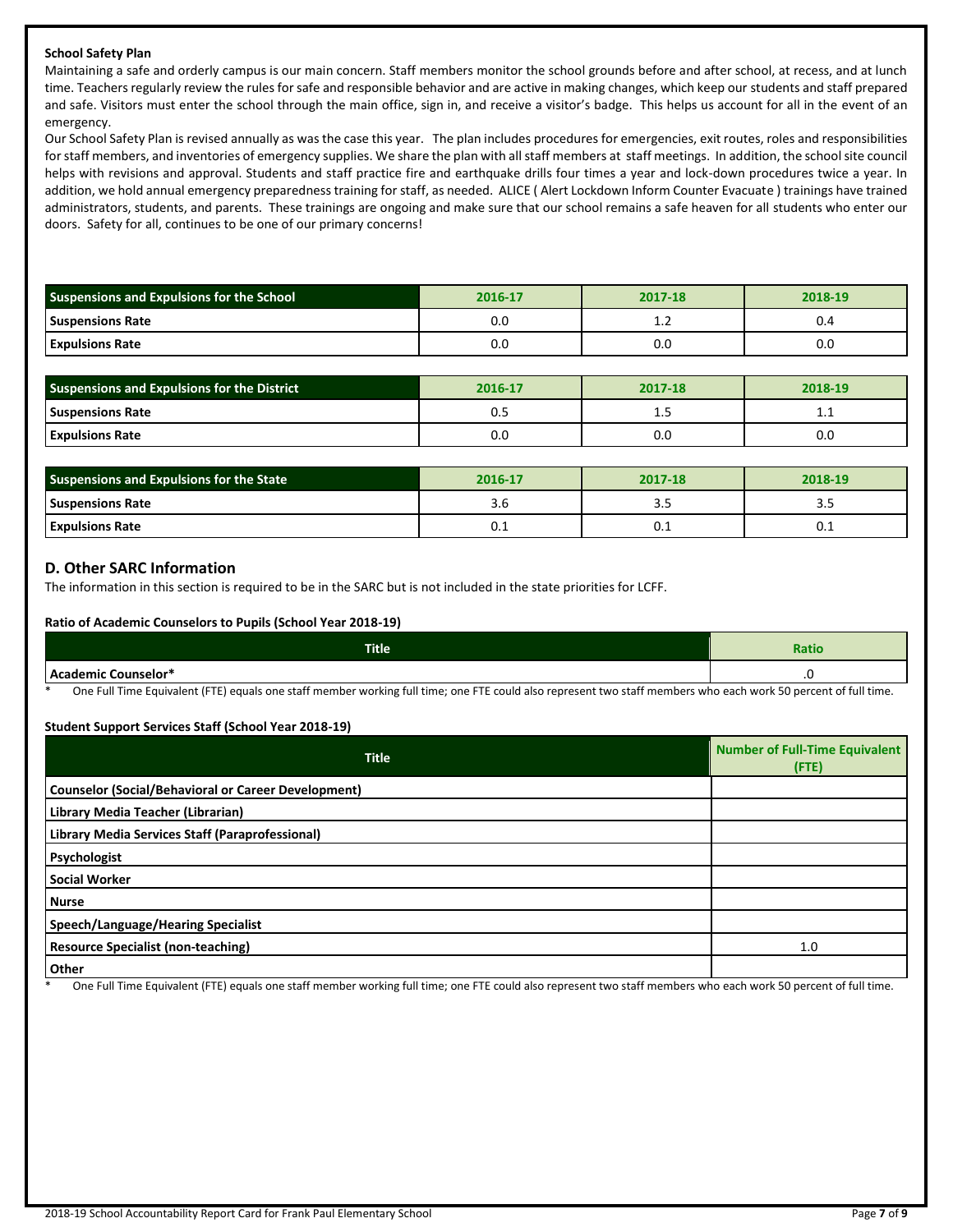| Average Class Size and Class Size Distribution (Elementary) |                                                   |                                                        |                                                         |                                                     |                                                          |                                                        |                                                         |                                                     |                                                          |                                                        |                                                         |                                                     |
|-------------------------------------------------------------|---------------------------------------------------|--------------------------------------------------------|---------------------------------------------------------|-----------------------------------------------------|----------------------------------------------------------|--------------------------------------------------------|---------------------------------------------------------|-----------------------------------------------------|----------------------------------------------------------|--------------------------------------------------------|---------------------------------------------------------|-----------------------------------------------------|
| Grade<br>Level                                              | 2016-17<br>Average<br><b>Class</b><br><b>Size</b> | 2016-17<br># of<br>Classes*<br><b>Size</b><br>$1 - 20$ | 2016-17<br># of<br>Classes*<br><b>Size</b><br>$21 - 32$ | 2016-17<br># of<br>Classes*<br><b>Size</b><br>$33+$ | 2017-18<br><b>Average</b><br><b>Class</b><br><b>Size</b> | 2017-18<br># of<br>Classes*<br><b>Size</b><br>$1 - 20$ | 2017-18<br># of<br>Classes*<br><b>Size</b><br>$21 - 32$ | 2017-18<br># of<br>Classes*<br><b>Size</b><br>$33+$ | 2018-19<br><b>Average</b><br><b>Class</b><br><b>Size</b> | 2018-19<br># of<br>Classes*<br><b>Size</b><br>$1 - 20$ | 2018-19<br># of<br>Classes*<br><b>Size</b><br>$21 - 32$ | 2018-19<br># of<br>Classes*<br><b>Size</b><br>$33+$ |
| К                                                           | 25                                                | 1                                                      | 4                                                       |                                                     | 23                                                       |                                                        | 6                                                       |                                                     | 23                                                       |                                                        | 5                                                       |                                                     |
| 1                                                           | 24                                                | $\mathbf{1}$                                           | 3                                                       |                                                     | 28                                                       |                                                        | 4                                                       |                                                     | 22                                                       |                                                        | 5                                                       |                                                     |
| $\mathbf{2}$                                                | 24                                                |                                                        | 4                                                       |                                                     | 24                                                       |                                                        | 4                                                       |                                                     | 28                                                       |                                                        | 4                                                       |                                                     |
| 3                                                           | 25                                                |                                                        | 5                                                       |                                                     | 24                                                       |                                                        | 4                                                       |                                                     | 25                                                       |                                                        | 4                                                       |                                                     |
| 4                                                           | 29                                                |                                                        | 4                                                       |                                                     | 27                                                       | 1                                                      | $\overline{2}$                                          | 2                                                   | 31                                                       |                                                        | 3                                                       |                                                     |
| 5                                                           | 27                                                | $\mathbf{1}$                                           | 3                                                       | $\mathbf{1}$                                        | 29                                                       |                                                        | 4                                                       |                                                     | 24                                                       | $\overline{2}$                                         | 3                                                       | $\mathbf{1}$                                        |
| 6                                                           | 31                                                |                                                        | 4                                                       |                                                     | 26                                                       | 1                                                      | 4                                                       |                                                     | 29                                                       |                                                        | 4                                                       |                                                     |
| Other**                                                     |                                                   |                                                        |                                                         |                                                     |                                                          |                                                        |                                                         |                                                     |                                                          |                                                        |                                                         |                                                     |

\*Number of classes indicates how many classes fall into each size category (a range of total students per class).

\*\* "Other" category is for multi-grade level classes.

## **Professional Development provided for Teachers**

| <b>Measure</b>                                                                  | 2017-18 | 2018-19 | 2019-20 |
|---------------------------------------------------------------------------------|---------|---------|---------|
| Number of school days dedicated to Staff Development and Continuous Improvement |         |         |         |

The major areas of professional development for teachers in 2017-2018 included the following:

- Standards-based planning for instruction, learning and assessment
- Bilingual Transference (for teachers facilitating Alternative Bilingual Education classes)
- One Way Bilingual Program
- EngageNY/ Eureka Math
- Wonders Language Arts
- CCSS instruction
- Teaching to the Math standards (primary grade teachers)
- ELD instruction and lesson planning
- ELD: Integrated and Designated instruction
- Grade Level Team Planning
- Data analysis
- Purposeful teaching
- Strategic teaching
- Guided Reading
- ELPAC professional development
- ( Whole Child ) professional development on the social and emotional division

#### Beglad Training

Professional development was delivered through staff meetings, GLT sessions, and professional development days. These areas of focus were selected according to the needs of students in ELA ( English Language Arts ), Math, and ELD ( English Language Development ). Teacher, parent, and administrative information along with suggestions were gathered after reviewing assessment data for all grade levels. Implementation of all professional development focused areas were developed with the assistance of administration, district directors, teachers and the instructional coach, After professional development was delivered, administration and the instructional coach made sure to support teachers in the areas of need.